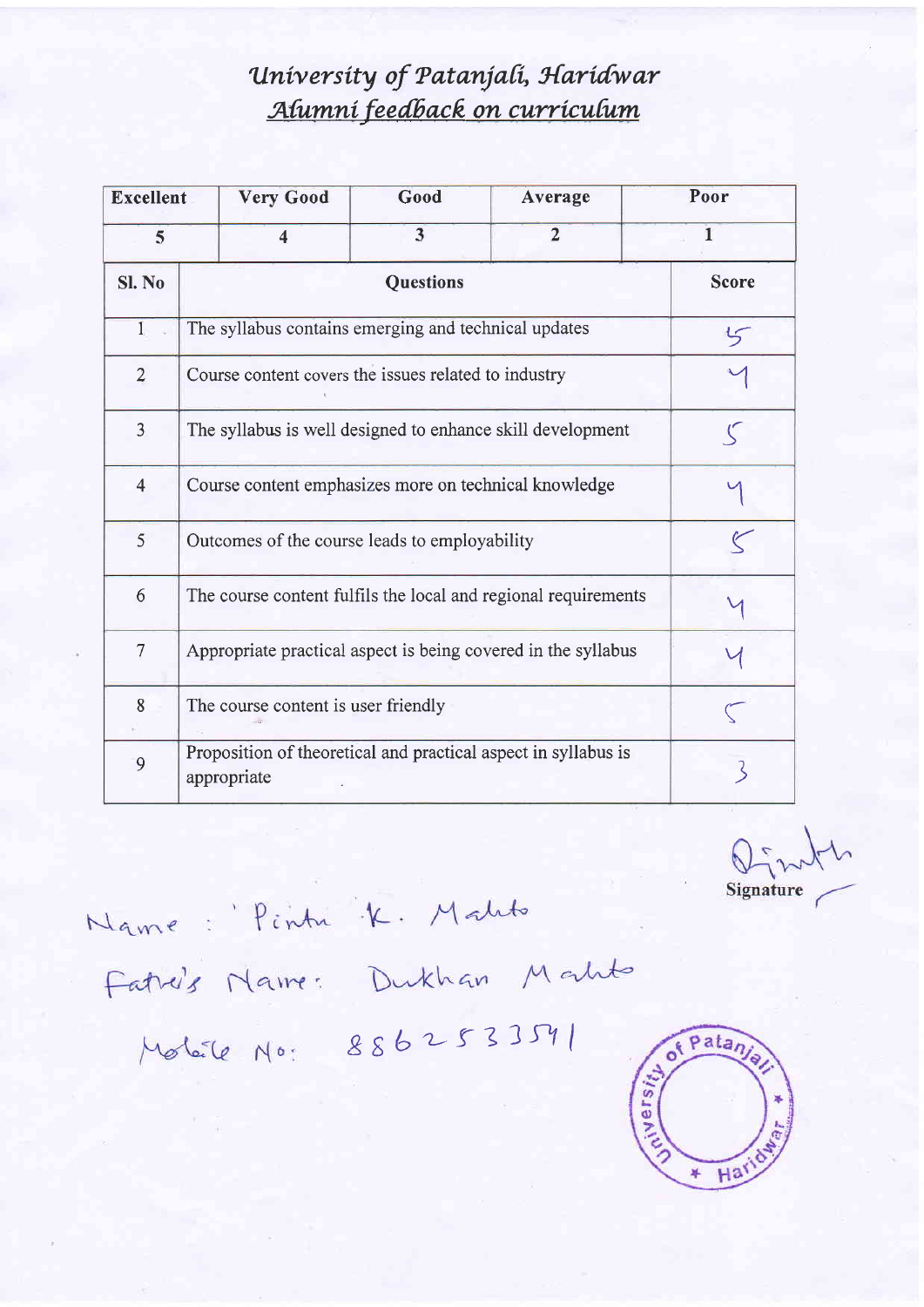## University of Patanjali, Haridwar Alumní feedback on curriculum

| <b>Excellent</b> |                                                                                                                   | <b>Very Good</b>                                     | Good                    | Average        | Poor         |  |
|------------------|-------------------------------------------------------------------------------------------------------------------|------------------------------------------------------|-------------------------|----------------|--------------|--|
| 5                |                                                                                                                   | $\overline{\mathbf{A}}$                              | $\overline{\mathbf{3}}$ | $\overline{2}$ |              |  |
| Sl. No           | <b>Questions</b>                                                                                                  |                                                      |                         |                | <b>Score</b> |  |
| $\mathbf{1}$     | $\mathcal{S}% _{M_{1},M_{2}}^{\alpha,\beta}(\varepsilon)$<br>The syllabus contains emerging and technical updates |                                                      |                         |                |              |  |
| $\overline{2}$   |                                                                                                                   | Course content covers the issues related to industry |                         |                |              |  |
| $\overline{3}$   | The syllabus is well designed to enhance skill development<br>$\mathcal{S}$                                       |                                                      |                         |                |              |  |
| $\overline{4}$   | $\mathcal{S}$<br>Course content emphasizes more on technical knowledge                                            |                                                      |                         |                |              |  |
| 5                | Outcomes of the course leads to employability                                                                     |                                                      |                         |                |              |  |
| 6                | The course content fulfils the local and regional requirements                                                    |                                                      |                         |                |              |  |
| $\overline{7}$   | Appropriate practical aspect is being covered in the syllabus                                                     |                                                      |                         |                |              |  |
| 8                | The course content is user friendly                                                                               |                                                      |                         |                |              |  |
| 9                | Proposition of theoretical and practical aspect in syllabus is<br>appropriate                                     |                                                      |                         |                |              |  |

 $92905$ Signature

 $-1125 - 270 - 570$ <br>
Troll - 22005 near

 $\widehat{\mathsf{patan}_q}$  $\circ$  $J$ ersity

ý.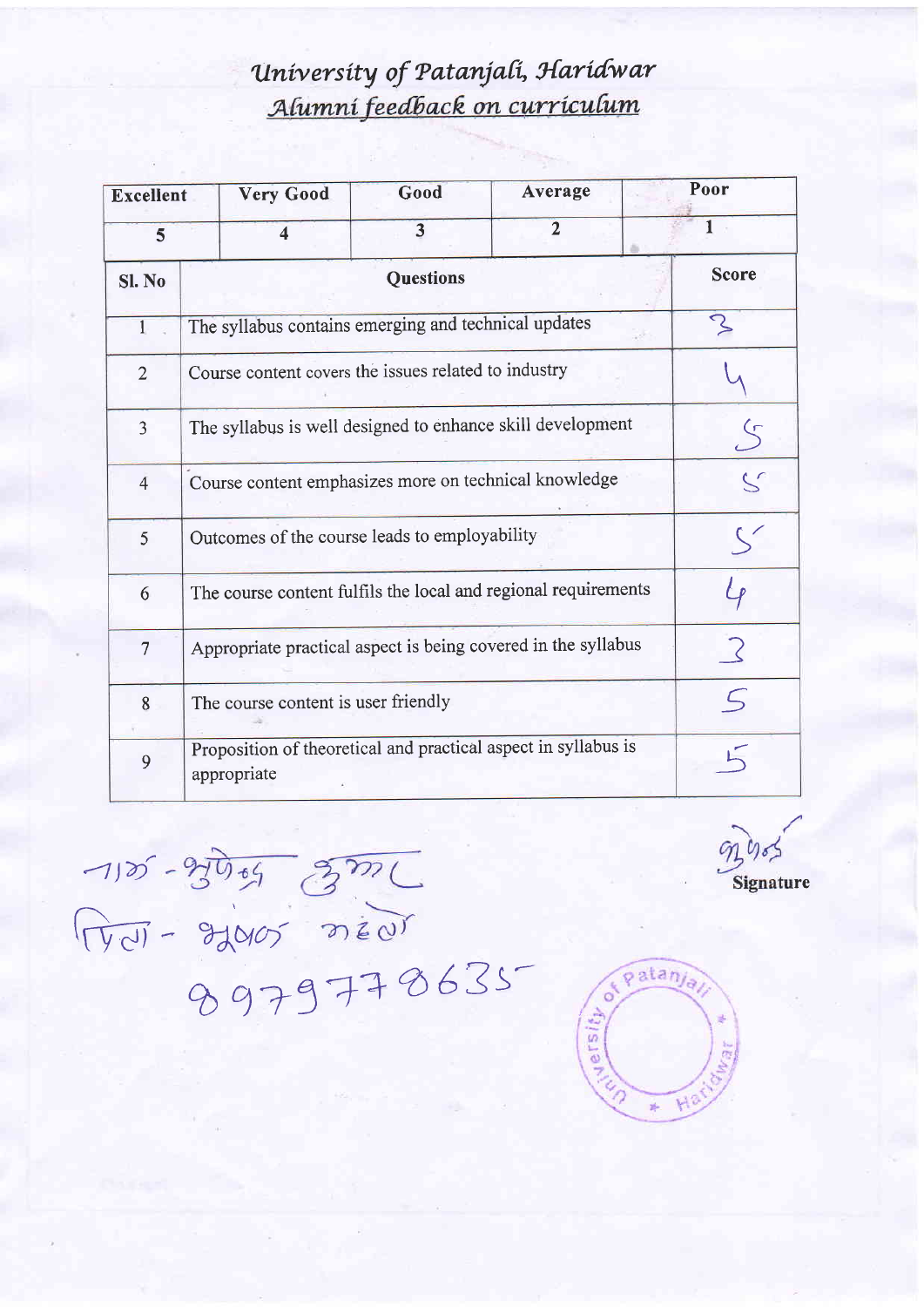## University of Patanjali, Haridwar Alumní feedback on curriculum

| <b>Excellent</b> | <b>Very Good</b>                                                              | Good                    | Average        | Poor |  |
|------------------|-------------------------------------------------------------------------------|-------------------------|----------------|------|--|
| 5                | $\overline{\mathbf{4}}$                                                       | $\overline{\mathbf{3}}$ | $\overline{2}$ |      |  |
| Sl. No           |                                                                               | <b>Score</b>            |                |      |  |
| $\mathbf{1}$     | The syllabus contains emerging and technical updates                          |                         |                |      |  |
| $\overline{2}$   | Course content covers the issues related to industry                          |                         |                |      |  |
| $\overline{3}$   | The syllabus is well designed to enhance skill development                    |                         |                |      |  |
| $\overline{4}$   | Course content emphasizes more on technical knowledge                         |                         |                |      |  |
| 5                | Outcomes of the course leads to employability                                 |                         |                |      |  |
| 6                | The course content fulfils the local and regional requirements                |                         |                |      |  |
| $\overline{7}$   | Appropriate practical aspect is being covered in the syllabus                 |                         |                |      |  |
| 8                | The course content is user friendly                                           |                         |                |      |  |
| 9                | Proposition of theoretical and practical aspect in syllabus is<br>appropriate |                         |                |      |  |

 $\mathcal{A}$ 琳

Neme: PANKAJ PATIDAR FATHER: HUKUM S. PATIDAR M. No. 8630573793 of Patanja Visier